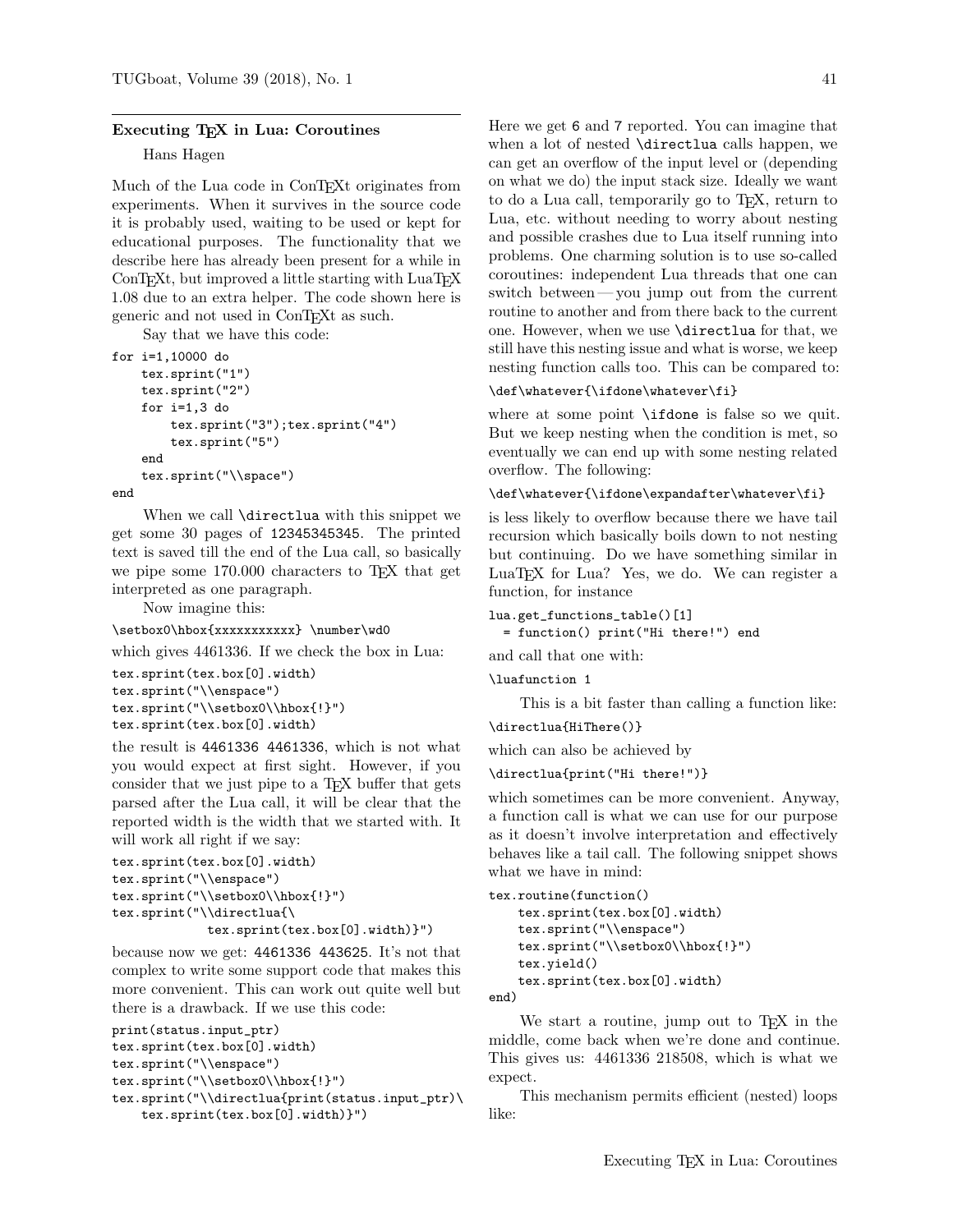```
tex.routine(function()
    for i=1,10000 do
        tex.sprint("1")
        tex.yield()
        tex.sprint("2")
        tex.routine(function()
            for i=1,3 do
                tex.sprint("3")
                 tex.yield()
                 tex.sprint("4")
                 tex.yield()
                 tex.sprint("5")
            end
        end)
        tex.sprint("\\space")
        tex.yield()
    end
end)
```
We do create coroutines, go back and forwards between Lua and T<sub>E</sub>X, but avoid memory being filled up with printed content. If we flush paragraphs (instead of e.g. the space) then the main difference is that instead of a small delay due to the loop unfolding in a large set of prints and accumulated content, we now get a steady flushing and processing.

However, we can still have an overflow of input buffers because we still nest them: the limitation at the TEX end has moved to a limitation at the Lua end. How come? Here is the code that we use:

```
local stepper = nil
local stack = \{\}local fid = 0xFFFFFlocal goback = "\\luafunction"..fid.."\\relax"
function tex.resume()
    if coroutine.status(stepper) == "dead" then
        stepper = table.remove(stack)
    end
    if stepper then
        coroutine.resume(stepper)
    end
end
lua.get_functions_table()[fid] = tex.resume
function tex.yield()
    tex.sprint(goback)
    coroutine.yield()
    texio.closeinput()
end
function tex.routine(f)
```

```
table.insert(stack,stepper)
    stepper = coroutine.create(f)
    tex.sprint(goback)
end
```
The routine creates a coroutine, and yield gives control to TEX. The resume is done at the TEX end when we're finished there. In practice this works fine and when you permit enough nesting and levels in T<sub>EX</sub> then you will not easily overflow.

When I picked up this side project and wondered how to get around it, it suddenly struck me that if we could just quit the current input level then nesting would not be a problem. Adding a simple helper to the engine made that possible (of course figuring it out took a while):

```
local stepper = nil
local stack = \{\}local fid = 0xFFFFFlocal goback = "\\luafunction"..fid.."\\relax"
function tex.resume()
    if coroutine.status(stepper) == "dead" then
        stepper = table.remove(stack)
    end
    if stepper then
       coroutine.resume(stepper)
    end
end
```

```
lua.get_functions_table()[fid] = tex.resume
```

```
if texio.closeinput then
    function tex.yield()
        tex.sprint(goback)
        coroutine.yield()
        texio.closeinput()
    end
else
    function tex.yield()
        tex.sprint(goback)
        coroutine.yield()
    end
end
function tex.routine(f)
```

```
table.insert(stack,stepper)
    stepper = coroutine.create(f)
    tex.sprint(goback)
end
```
The trick is in texio.closeinput, a recent helper and one that should be used with care. We assume that the user knows what she or he is doing. On an old laptop with a i7-3840QM processor running Windows 10 the following snippet takes less than  $0.35$  seconds with LuaT<sub>EX</sub> and  $0.26$  seconds with LuaJITT<sub>F</sub>X.

```
tex.routine(function()
  for i=1,10000 do
    tex.sprint("\\setbox0\\hpack{x}")
    tex.yield()
```